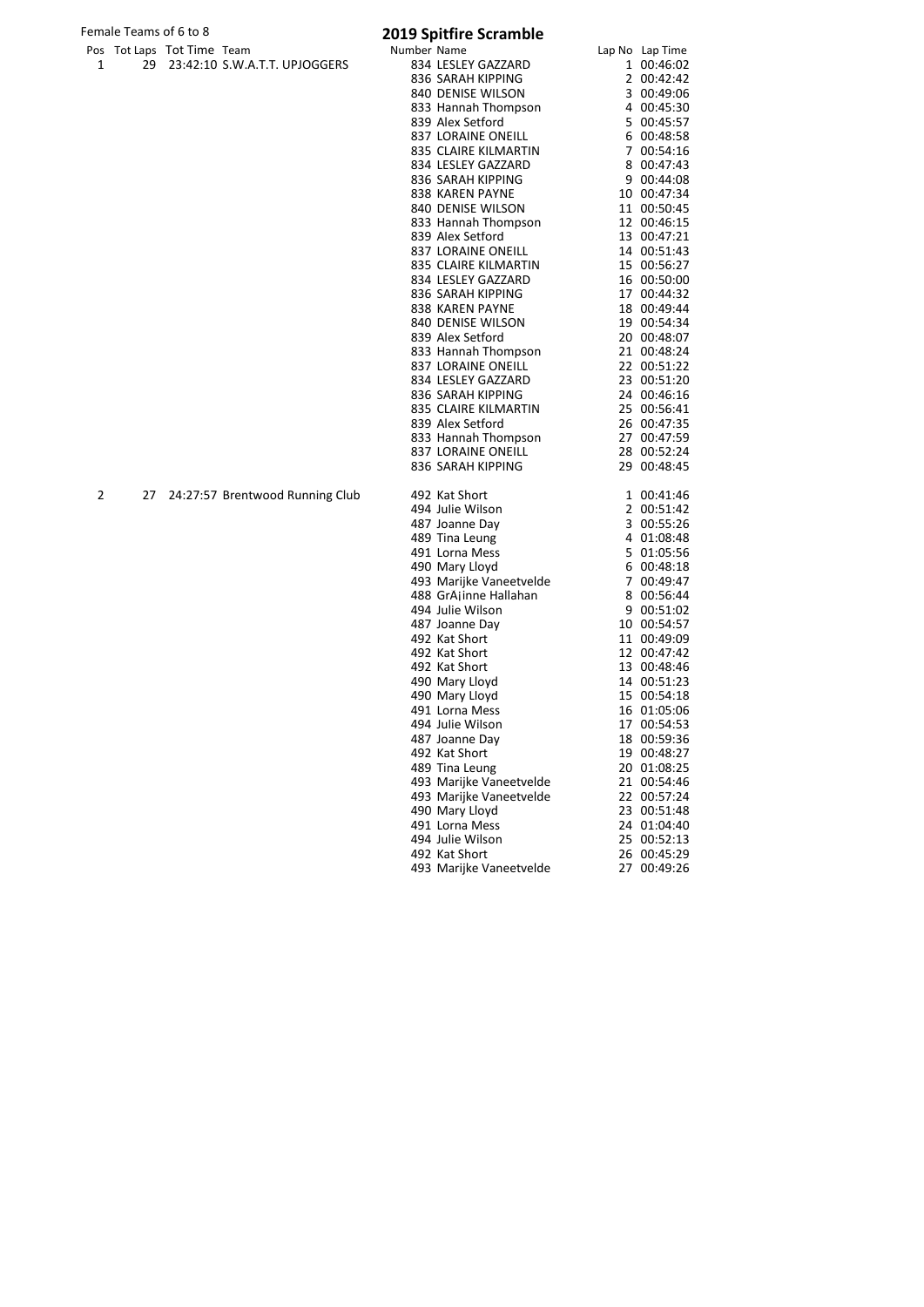| Female Teams of 6 to 8 |    |                            |                                     | <b>2019 Spitfire Scramble</b> |                                           |                            |
|------------------------|----|----------------------------|-------------------------------------|-------------------------------|-------------------------------------------|----------------------------|
|                        |    | Pos Tot Laps Tot Time Team |                                     | Number Name                   |                                           | Lap No Lap Time            |
| 3                      |    |                            | 27 24:34:00 East End Road Runners 4 |                               | 559 Emma Head                             | 1 00:47:38                 |
|                        |    |                            |                                     |                               | 554 Lisa Naylor<br>555 Sarah Bemand       | 2 00:54:20<br>3 00:55:13   |
|                        |    |                            |                                     |                               | 558 Adele Stach-Kevitz                    | 4 00:46:42                 |
|                        |    |                            |                                     |                               | 556 Ulrike Gerstenberg                    | 5 01:14:02                 |
|                        |    |                            |                                     |                               | 557 Marcella Toth                         | 6 00:54:34                 |
|                        |    |                            |                                     |                               | 560 Daniela Gaborova                      | 7 00:50:56                 |
|                        |    |                            |                                     |                               | 561 Onyi Ekebuisi                         | 8 00:52:09                 |
|                        |    |                            |                                     |                               | 555 Sarah Bemand<br>559 Emma Head         | 9 00:53:51<br>10 00:48:07  |
|                        |    |                            |                                     |                               | 558 Adele Stach-Kevitz                    | 11 00:50:49                |
|                        |    |                            |                                     |                               | 558 Adele Stach-Kevitz                    | 12 01:01:41                |
|                        |    |                            |                                     |                               | 554 Lisa Naylor                           | 13 00:57:48                |
|                        |    |                            |                                     |                               | 560 Daniela Gaborova                      | 14 00:55:23                |
|                        |    |                            |                                     |                               | 561 Onyi Ekebuisi<br>559 Emma Head        | 15 00:54:30<br>16 00:49:47 |
|                        |    |                            |                                     |                               | 559 Emma Head                             | 17 00:50:16                |
|                        |    |                            |                                     |                               | 560 Daniela Gaborova                      | 18 00:59:43                |
|                        |    |                            |                                     |                               | 561 Onyi Ekebuisi                         | 19 00:53:24                |
|                        |    |                            |                                     |                               | 554 Lisa Naylor                           | 20 00:56:19                |
|                        |    |                            |                                     |                               | 559 Emma Head<br>561 Onyi Ekebuisi        | 21 00:50:47                |
|                        |    |                            |                                     |                               | 557 Marcella Toth                         | 22 00:58:36<br>23 00:57:33 |
|                        |    |                            |                                     |                               | 555 Sarah Bemand                          | 24 00:55:00                |
|                        |    |                            |                                     |                               | 555 Sarah Bemand                          | 25 00:57:43                |
|                        |    |                            |                                     |                               | 559 Emma Head                             | 26 00:50:07                |
|                        |    |                            |                                     |                               | 560 Daniela Gaborova                      | 27 00:57:02                |
| 4                      | 25 |                            | 24:09:37 W.T.F. UPJOGGERS           |                               | 993 Sarah Sparks                          | 1 00:54:35                 |
|                        |    |                            |                                     |                               | 996 CLAIRE JENSEN                         | 2 00:56:35                 |
|                        |    |                            |                                     |                               | 995 NATALIE GRIFFIN<br>998 SOPHIE TILYARD | 3 00:59:55<br>4 00:58:51   |
|                        |    |                            |                                     |                               | 992 TONI DANCE                            | 5 00:57:23                 |
|                        |    |                            |                                     |                               | 991 DIANE BAILEY                          | 6 00:55:11                 |
|                        |    |                            |                                     |                               | 994 SINEAD FLOOD                          | 7 00:56:22                 |
|                        |    |                            |                                     |                               | 997 Heidi Clarke                          | 8 00:51:16                 |
|                        |    |                            |                                     |                               | 993 Sarah Sparks                          | 9 00:53:43                 |
|                        |    |                            |                                     |                               | 996 CLAIRE JENSEN<br>995 NATALIE GRIFFIN  | 10 00:58:11<br>11 00:58:26 |
|                        |    |                            |                                     |                               | 998 SOPHIE TILYARD                        | 12 01:01:26                |
|                        |    |                            |                                     |                               | 992 TONI DANCE                            | 13 01:00:16                |
|                        |    |                            |                                     |                               | 991 DIANE BAILEY                          | 14 00:57:02                |
|                        |    |                            |                                     |                               | 994 SINEAD FLOOD                          | 15 01:04:45                |
|                        |    |                            |                                     |                               | 997 Heidi Clarke<br>993 Sarah Sparks      | 16 00:52:56<br>17 00:56:20 |
|                        |    |                            |                                     |                               | 996 CLAIRE JENSEN                         | 18 01:02:22                |
|                        |    |                            |                                     |                               | 995 NATALIE GRIFFIN                       | 19 01:05:20                |
|                        |    |                            |                                     |                               | 998 SOPHIE TILYARD                        | 20 01:03:32                |
|                        |    |                            |                                     |                               | 992 TONI DANCE                            | 21 01:00:20                |
|                        |    |                            |                                     |                               | 991 DIANE BAILEY                          | 22 00:57:21                |
|                        |    |                            |                                     |                               | 994 SINEAD FLOOD<br>997 Heidi Clarke      | 23 00:58:45<br>24 00:52:19 |
|                        |    |                            |                                     |                               | 993 Sarah Sparks                          | 25 00:56:25                |
| 5                      |    |                            | 24 24:45:54 HW Green Godesses       |                               | 763 Lisa Dineen                           | 1 00:58:57                 |
|                        |    |                            |                                     |                               | 766 Laura Smith                           | 2 01:08:12                 |
|                        |    |                            |                                     |                               | 764 Louise Marshall                       | 3 00:52:13                 |
|                        |    |                            |                                     |                               | 762 Clare Bennett                         | 4 00:49:57                 |
|                        |    |                            |                                     |                               | 761 Liz Alderton                          | 5 01:04:41                 |
|                        |    |                            |                                     |                               | 765 Leanne Mitchell<br>760 Steph Steph    | 6 00:59:31<br>7 01:02:07   |
|                        |    |                            |                                     |                               | 763 Lisa Dineen                           | 8 00:58:46                 |
|                        |    |                            |                                     |                               | 766 Laura Smith                           | 9 01:05:32                 |
|                        |    |                            |                                     |                               | 764 Louise Marshall                       | 10 00:52:08                |
|                        |    |                            |                                     |                               | 762 Clare Bennett                         | 11 00:52:41                |
|                        |    |                            |                                     |                               | 761 Liz Alderton                          | 12 01:01:18<br>13 01:05:39 |
|                        |    |                            |                                     |                               | 765 Leanne Mitchell<br>760 Steph Steph    | 14 01:05:56                |
|                        |    |                            |                                     |                               | 763 Lisa Dineen                           | 15 01:06:59                |
|                        |    |                            |                                     |                               | 766 Laura Smith                           | 16 01:16:02                |
|                        |    |                            |                                     |                               | 764 Louise Marshall                       | 17 00:54:15                |
|                        |    |                            |                                     |                               | 762 Clare Bennett<br>761 Liz Alderton     | 18 00:55:26                |
|                        |    |                            |                                     |                               | 765 Leanne Mitchell                       | 19 01:06:56<br>20 01:06:19 |
|                        |    |                            |                                     |                               | 760 Steph Steph                           | 21 01:02:52                |
|                        |    |                            |                                     |                               | 764 Louise Marshall                       | 22 01:01:35                |
|                        |    |                            |                                     |                               | 761 Liz Alderton                          | 23 01:07:34                |
|                        |    |                            |                                     |                               | 762 Clare Bennett                         | 24 01:10:18                |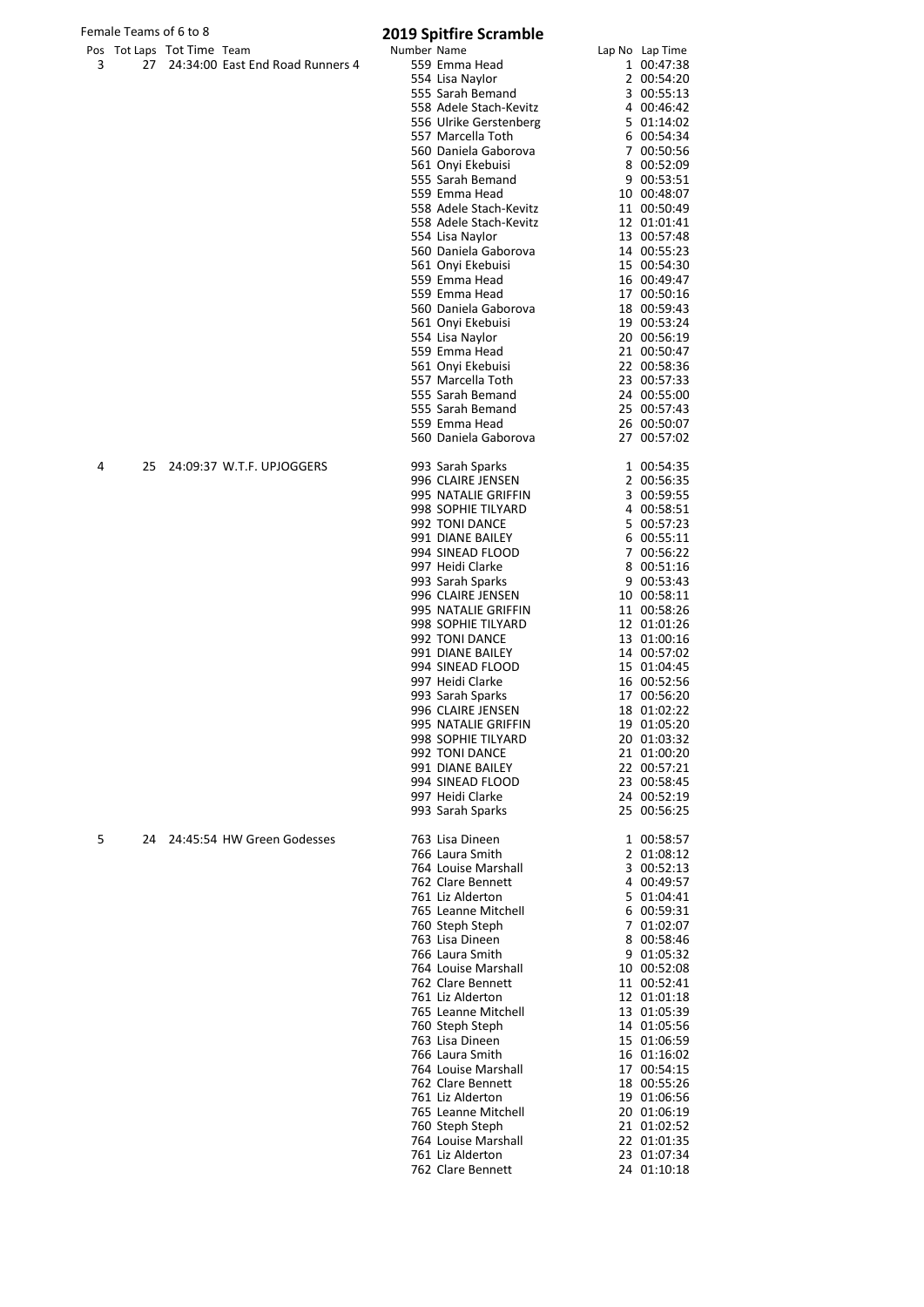# Female Teams of 6 to 8 **2019 Spitfire Scramble**

|   |    | Pos Tot Laps Tot Time Team |                             | , 29 aprenn c acrammer<br>Number Name           | Lap No Lap Time            |
|---|----|----------------------------|-----------------------------|-------------------------------------------------|----------------------------|
| 6 | 23 |                            | 24:54:27 Frans Flying Squad | 646 Lorna Solak                                 | 1 00:58:57                 |
|   |    |                            |                             | 650 Amee Price                                  | 2 00:59:34                 |
|   |    |                            |                             | 652 Janet Waring                                | 3 00:56:28                 |
|   |    |                            |                             | 649 Angela OBrien                               | 4 01:01:17                 |
|   |    |                            |                             | 647 Kathyrn Clarke                              | 5 01:03:50                 |
|   |    |                            |                             | 651 Lucy Robertson-Ritchie                      | 6 01:04:45                 |
|   |    |                            |                             | 648 Francesca Kirk                              | 7 01:02:02                 |
|   |    |                            |                             | 653 Kate Boyle<br>647 Kathyrn Clarke            | 8 00:55:29<br>9 01:09:05   |
|   |    |                            |                             | 650 Amee Price                                  | 10 01:05:00                |
|   |    |                            |                             | 646 Lorna Solak                                 | 11 01:05:02                |
|   |    |                            |                             | 652 Janet Waring                                | 12 00:57:07                |
|   |    |                            |                             | 649 Angela OBrien                               | 13 01:10:22                |
|   |    |                            |                             | 651 Lucy Robertson-Ritchie                      | 14 01:13:46                |
|   |    |                            |                             | 648 Francesca Kirk                              | 15 01:23:08                |
|   |    |                            |                             | 648 Francesca Kirk                              | 16 01:24:49                |
|   |    |                            |                             | 650 Amee Price                                  | 17 01:07:52                |
|   |    |                            |                             | 646 Lorna Solak                                 | 18 01:04:23                |
|   |    |                            |                             | 653 Kate Boyle                                  | 19 00:52:35                |
|   |    |                            |                             | 652 Janet Waring                                | 20 00:56:28<br>21 01:03:52 |
|   |    |                            |                             | 649 Angela OBrien<br>651 Lucy Robertson-Ritchie | 22 01:10:14                |
|   |    |                            |                             | 646 Lorna Solak                                 | 23 01:08:22                |
|   |    |                            |                             |                                                 |                            |
| 7 | 22 |                            | 22:48:32 Wimpole Wanderers  | 1007 Wendy Randall                              | 1 01:02:54                 |
|   |    |                            |                             | 1008 Emma Rogger                                | 2 00:48:47                 |
|   |    |                            |                             | 1008 Emma Rogger                                | 3 00:51:14                 |
|   |    |                            |                             | 1006 Ali Murray-Brown                           | 4 01:01:09                 |
|   |    |                            |                             | 1010 Sally Adelman<br>1009 Deborah White        | 5 00:59:36                 |
|   |    |                            |                             | 1007 Wendy Randall                              | 6 00:58:56<br>7 01:00:17   |
|   |    |                            |                             | 1008 Emma Rogger                                | 8 00:51:25                 |
|   |    |                            |                             | 1008 Emma Rogger                                | 9 00:53:17                 |
|   |    |                            |                             | 1006 Ali Murray-Brown                           | 10 01:01:33                |
|   |    |                            |                             | 1010 Sally Adelman                              | 11 01:01:16                |
|   |    |                            |                             | 1005 Karen Clarke                               | 12 01:14:57                |
|   |    |                            |                             | 1009 Deborah White                              | 13 01:07:30                |
|   |    |                            |                             | 1007 Wendy Randall                              | 14 01:01:45                |
|   |    |                            |                             | 1008 Emma Rogger                                | 15 00:56:28                |
|   |    |                            |                             | 1006 Ali Murray-Brown                           | 16 01:12:13                |
|   |    |                            |                             | 1010 Sally Adelman<br>1005 Karen Clarke         | 17 01:05:52<br>18 01:14:24 |
|   |    |                            |                             | 1007 Wendy Randall                              | 19 01:05:46                |
|   |    |                            |                             | 1008 Emma Rogger                                | 20 00:53:25                |
|   |    |                            |                             | 1006 Ali Murray-Brown                           | 21 01:18:05                |
|   |    |                            |                             | 1010 Sally Adelman                              | 22 01:07:43                |
|   |    |                            |                             |                                                 |                            |
| 8 | 22 |                            | 23:16:04 Spitfire Belles    | 869 Clare Young                                 | 1 00:59:35                 |
|   |    |                            |                             | 865 Emily Cannon<br>864 Amy Brass               | 2 00:59:17<br>3 00:49:48   |
|   |    |                            |                             | 868 Sam Kelly                                   | 4 00:51:54                 |
|   |    |                            |                             | 863 Tracey Bond                                 | 5 01:00:20                 |
|   |    |                            |                             | 867 Lynda Dunbar                                | 6 00:51:51                 |
|   |    |                            |                             | 866 Jade Darien                                 | 7 01:05:34                 |
|   |    |                            |                             | 870 Catherine Sunderland                        | 8 00:58:04                 |
|   |    |                            |                             | 865 Emily Cannon                                | 9 01:03:05                 |
|   |    |                            |                             | 868 Sam Kelly                                   | 10 00:54:37                |
|   |    |                            |                             | 863 Tracey Bond                                 | 11 01:05:39                |
|   |    |                            |                             | 866 Jade Darien                                 | 12 01:15:18                |
|   |    |                            |                             | 864 Amy Brass                                   | 13 01:02:59                |
|   |    |                            |                             | 869 Clare Young                                 | 14 01:13:59                |
|   |    |                            |                             | 864 Amy Brass<br>863 Tracey Bond                | 15 00:58:20<br>16 01:10:07 |
|   |    |                            |                             | 867 Lynda Dunbar                                | 17 01:11:47                |
|   |    |                            |                             | 870 Catherine Sunderland                        | 18 01:09:34                |
|   |    |                            |                             | 865 Emily Cannon                                | 19 01:14:18                |
|   |    |                            |                             | 866 Jade Darien                                 | 20 01:11:49                |
|   |    |                            |                             | 863 Tracey Bond                                 | 21 01:11:51                |
|   |    |                            |                             | 867 Lynda Dunbar                                | 22 00:56:18                |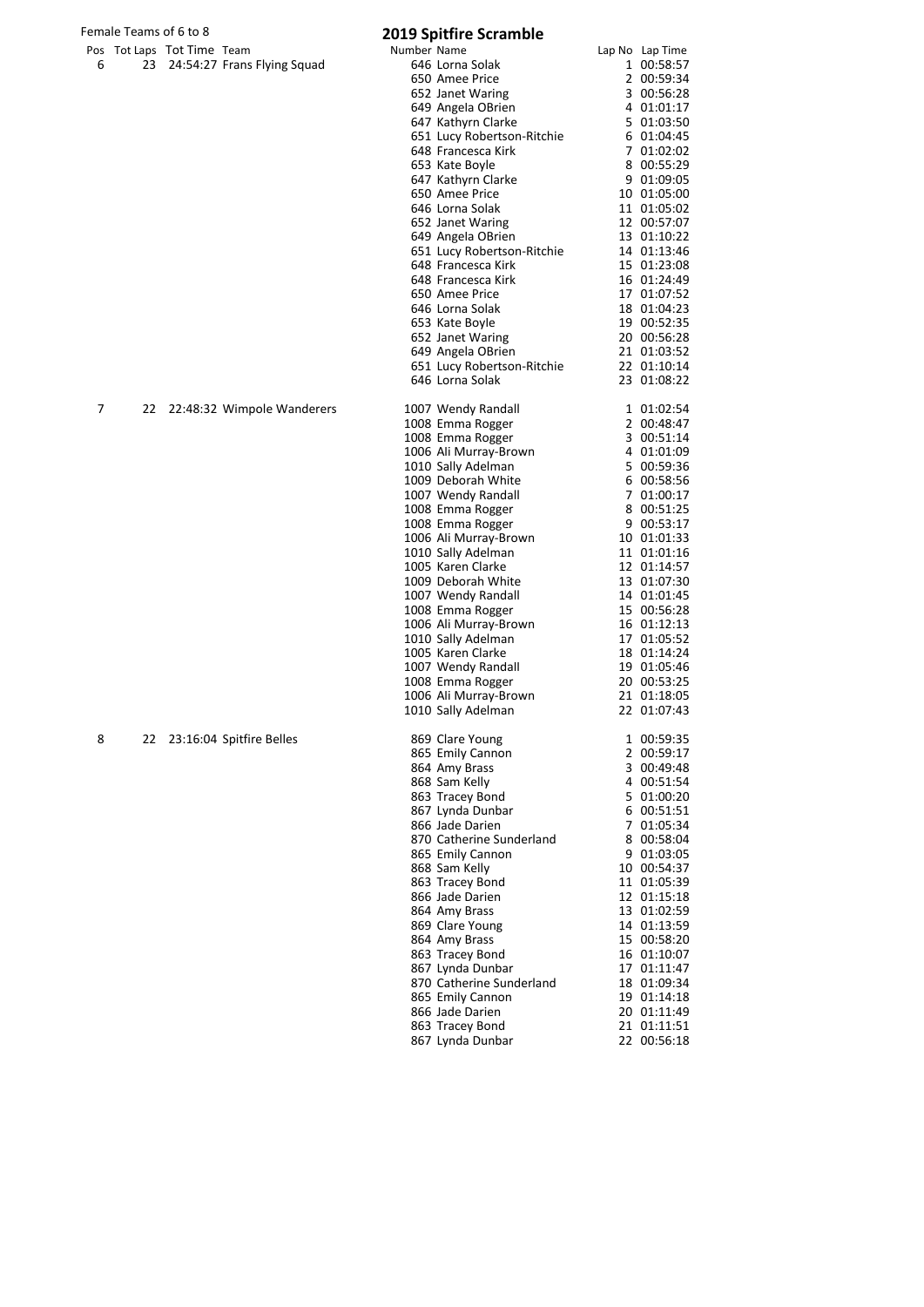|    | Female Teams of 6 to 8 |                            |                                     |             | <b>2019 Spitfire Scramble</b>                 |                            |
|----|------------------------|----------------------------|-------------------------------------|-------------|-----------------------------------------------|----------------------------|
|    |                        | Pos Tot Laps Tot Time Team |                                     | Number Name |                                               | Lap No Lap Time            |
| 9  |                        |                            | 22 23:49:04 The Girls BRRigade      |             | 949 Sally Bridge                              | 1 00:52:04                 |
|    |                        |                            |                                     |             | 953 Charlotte Owen                            | 2 00:54:27                 |
|    |                        |                            |                                     |             | 952 Debra Jean-Baptiste                       | 3 00:53:02                 |
|    |                        |                            |                                     |             | 950 Nicola Cranmer<br>954 Annette Prior       | 4 01:07:54                 |
|    |                        |                            |                                     |             | 951 Alison Fryatt                             | 5 00:58:22<br>6 01:03:32   |
|    |                        |                            |                                     |             | 948 Dawn Blake                                | 7 01:02:19                 |
|    |                        |                            |                                     |             | 949 Sally Bridge                              | 8 00:52:33                 |
|    |                        |                            |                                     |             | 953 Charlotte Owen                            | 9 01:01:16                 |
|    |                        |                            |                                     |             | 952 Debra Jean-Baptiste                       | 10 00:53:35                |
|    |                        |                            |                                     |             | 950 Nicola Cranmer                            | 11 01:08:03                |
|    |                        |                            |                                     |             | 954 Annette Prior                             | 12 01:04:09                |
|    |                        |                            |                                     |             | 951 Alison Fryatt                             | 13 01:06:29                |
|    |                        |                            |                                     |             | 949 Sally Bridge                              | 14 00:59:32                |
|    |                        |                            |                                     |             | 953 Charlotte Owen                            | 15 01:14:03                |
|    |                        |                            |                                     |             | 949 Sally Bridge                              | 16 01:05:35                |
|    |                        |                            |                                     |             | 954 Annette Prior                             | 17 01:02:03                |
|    |                        |                            |                                     |             | 951 Alison Fryatt<br>948 Dawn Blake           | 18 01:05:42<br>19 01:01:34 |
|    |                        |                            |                                     |             | 950 Nicola Cranmer                            | 20 01:10:05                |
|    |                        |                            |                                     |             | 949 Sally Bridge                              | 21 01:03:50                |
|    |                        |                            |                                     |             | 954 Annette Prior                             | 22 02:08:55                |
| 10 |                        |                            | 22 24:47:25 East End Road Runners 2 |             |                                               |                            |
|    |                        |                            |                                     |             | 542 Chinthana Amarasinghe<br>543 Maya Goodwin | 1 00:55:48<br>2 01:05:52   |
|    |                        |                            |                                     |             | 544 Fiona Critchley                           | 3 00:56:36                 |
|    |                        |                            |                                     |             | 545 Bernadett Kalmar                          | 4 00:53:39                 |
|    |                        |                            |                                     |             | 538 Ravindra Luggah                           | 5 01:14:44                 |
|    |                        |                            |                                     |             | 538 Ravindra Luggah                           | 6 01:20:00                 |
|    |                        |                            |                                     |             | 542 Chinthana Amarasinghe                     | 7 00:54:20                 |
|    |                        |                            |                                     |             | 540 Sandra Montoya                            | 8 01:07:29                 |
|    |                        |                            |                                     |             | 539 Shreeraj Laturia                          | 9 00:54:22                 |
|    |                        |                            |                                     |             | 543 Maya Goodwin                              | 10 01:10:16                |
|    |                        |                            |                                     |             | 539 Shreeraj Laturia                          | 11 01:02:03                |
|    |                        |                            |                                     |             | 541 Kat Gibson                                | 12 01:18:45                |
|    |                        |                            |                                     |             | 544 Fiona Critchley                           | 13 00:53:53                |
|    |                        |                            |                                     |             | 538 Ravindra Luggah                           | 14 01:27:56                |
|    |                        |                            |                                     |             | 538 Ravindra Luggah                           | 15 01:38:34                |
|    |                        |                            |                                     |             | 545 Bernadett Kalmar<br>541 Kat Gibson        | 16 00:57:51<br>17 01:29:10 |
|    |                        |                            |                                     |             | 540 Sandra Montoya                            | 18 01:09:31                |
|    |                        |                            |                                     |             | 544 Fiona Critchley                           | 19 00:57:20                |
|    |                        |                            |                                     |             | 542 Chinthana Amarasinghe                     | 20 00:56:41                |
|    |                        |                            |                                     |             | 545 Bernadett Kalmar                          | 21 00:53:11                |
|    |                        |                            |                                     |             | 542 Chinthana Amarasinghe                     | 22 01:29:24                |
| 11 | 20                     |                            | 24:03:00 HW Green Goblins           |             | 753 Julie Bradd                               | 1 01:16:58                 |
|    |                        |                            |                                     |             | 758 Amanda Lewis                              | 2 00:55:18                 |
|    |                        |                            |                                     |             | 752 Ilona Alaburda                            | 3 01:05:31                 |
|    |                        |                            |                                     |             | 755 Ingrid Dias                               | 4 01:12:17                 |
|    |                        |                            |                                     |             | 754 Louise Cocksedge                          | 5 01:08:43                 |
|    |                        |                            |                                     |             | 757 Lucy Walker                               | 6 01:08:44                 |
|    |                        |                            |                                     |             | 756 Nicolette Middleton                       | 7 01:12:04                 |
|    |                        |                            |                                     |             | 759 Sheila Bower                              | 8 01:17:20                 |
|    |                        |                            |                                     |             | 753 Julie Bradd                               | 9 01:17:40                 |
|    |                        |                            |                                     |             | 752 Ilona Alaburda                            | 10 01:04:26                |
|    |                        |                            |                                     |             | 755 Ingrid Dias<br>754 Louise Cocksedge       | 11 01:22:55<br>12 01:11:51 |
|    |                        |                            |                                     |             | 757 Lucy Walker                               | 13 01:21:12                |
|    |                        |                            |                                     |             | 756 Nicolette Middleton                       | 14 01:20:07                |
|    |                        |                            |                                     |             | 759 Sheila Bower                              | 15 01:21:28                |
|    |                        |                            |                                     |             | 753 Julie Bradd                               | 16 01:17:18                |
|    |                        |                            |                                     |             | 758 Amanda Lewis                              | 17 00:51:30                |
|    |                        |                            |                                     |             | 752 Ilona Alaburda                            | 18 01:06:14                |
|    |                        |                            |                                     |             | 755 Ingrid Dias                               | 19 01:33:16                |
|    |                        |                            |                                     |             | 759 Sheila Bower                              | 20 00:58:08                |